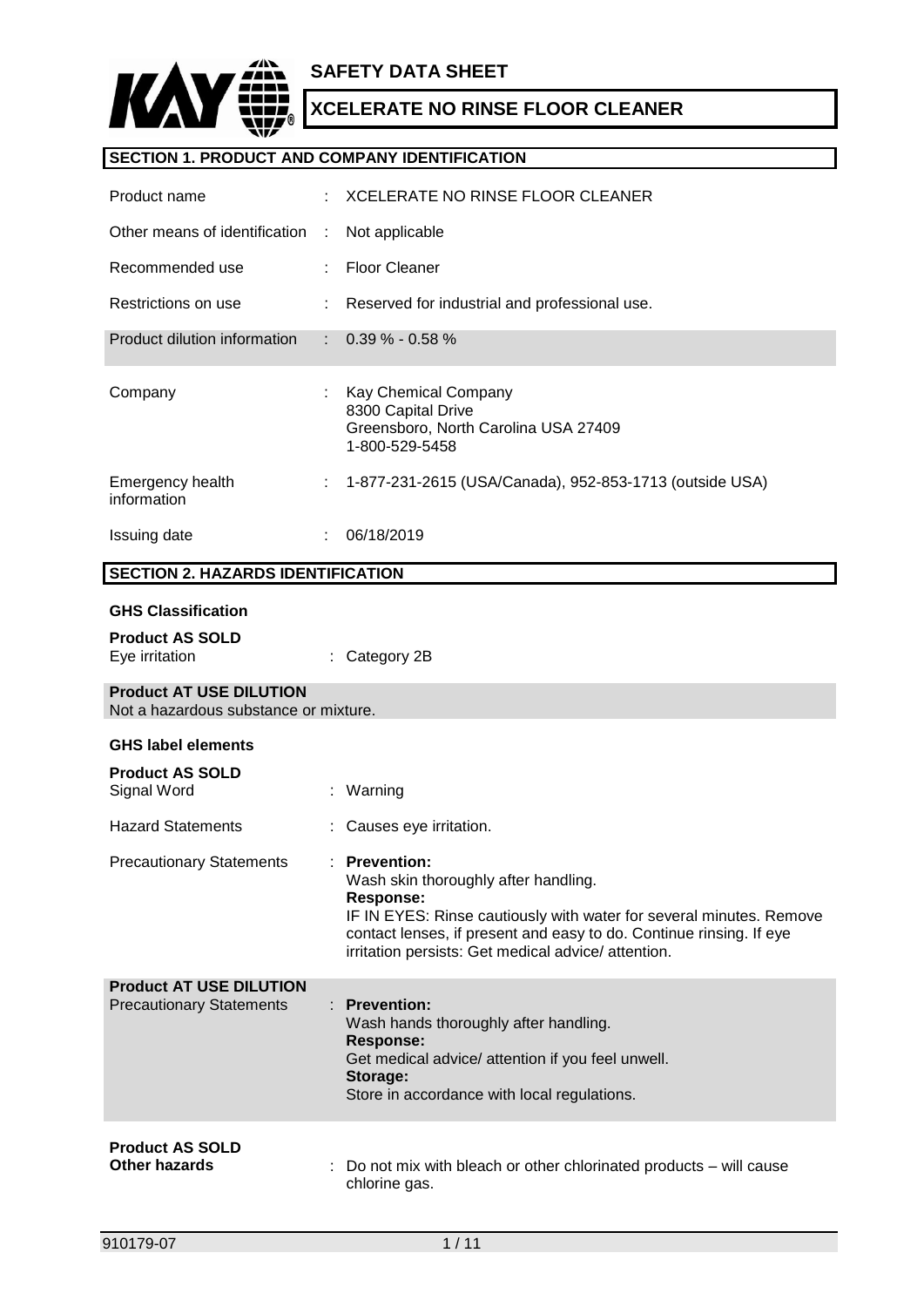### **SECTION 3. COMPOSITION/INFORMATION ON INGREDIENTS**

#### **Product AS SOLD**

| Pure substance/mixture |  | Mixture |
|------------------------|--|---------|
|------------------------|--|---------|

| <b>Chemical name</b>                                                 | CAS-No.       | <b>Concentration (%)</b> |
|----------------------------------------------------------------------|---------------|--------------------------|
| Sodium Xylenesulfonate                                               | 1300-72-7     | $5 - 10$                 |
| Propylene glycol                                                     | $57 - 55 - 6$ | $5 - 10$                 |
| glycerin                                                             | $56 - 81 - 5$ | $1 - 5$                  |
| Boric acid                                                           | 10043-35-3    | $1 - 5$                  |
| benzenesulfonic acid, dodecyl-, compd. with 2-<br>aminoethanol (1:1) | 26836-07-7    | $1 - 5$                  |
| alcohols, c12-16, ethoxylated                                        | 68551-12-2    | $1 - 5$                  |
| ethylenediamine tetraacetate                                         | 64-02-8       | $1 - 5$                  |
| boric acid (h3bo3), compd. with 2-aminoethanol<br>(1:1)              | 68586-07-2    | $1 - 5$                  |

#### **Product AT USE DILUTION**

No hazardous ingredients

### **SECTION 4. FIRST AID MEASURES**

| <b>Product AS SOLD</b><br>In case of eye contact                  | : Rinse with plenty of water.                                                     |
|-------------------------------------------------------------------|-----------------------------------------------------------------------------------|
| In case of skin contact                                           | : Rinse with plenty of water.                                                     |
| If swallowed                                                      | : Rinse mouth. Get medical attention if symptoms occur.                           |
| If inhaled                                                        | : Get medical attention if symptoms occur.                                        |
| Protection of first-aiders                                        | : No special precautions are necessary for first aid responders.                  |
| Notes to physician                                                | : Treat symptomatically.                                                          |
| Most important symptoms<br>and effects, both acute and<br>delayed | : See Section 11 for more detailed information on health effects and<br>symptoms. |
| <b>Product AT USE DILUTION</b><br>In case of eye contact          | : Rinse with plenty of water.                                                     |
| In case of skin contact                                           | Rinse with plenty of water.                                                       |
|                                                                   |                                                                                   |
| If swallowed                                                      | Rinse mouth. Get medical attention if symptoms occur.                             |
| If inhaled                                                        | : Get medical attention if symptoms occur.                                        |

#### **SECTION 5. FIRE-FIGHTING MEASURES**

| <b>Product AS SOLD</b><br>Suitable extinguishing media | : Use extinguishing measures that are appropriate to local<br>circumstances and the surrounding environment. |
|--------------------------------------------------------|--------------------------------------------------------------------------------------------------------------|
| Unsuitable extinguishing<br>media                      | : None known.                                                                                                |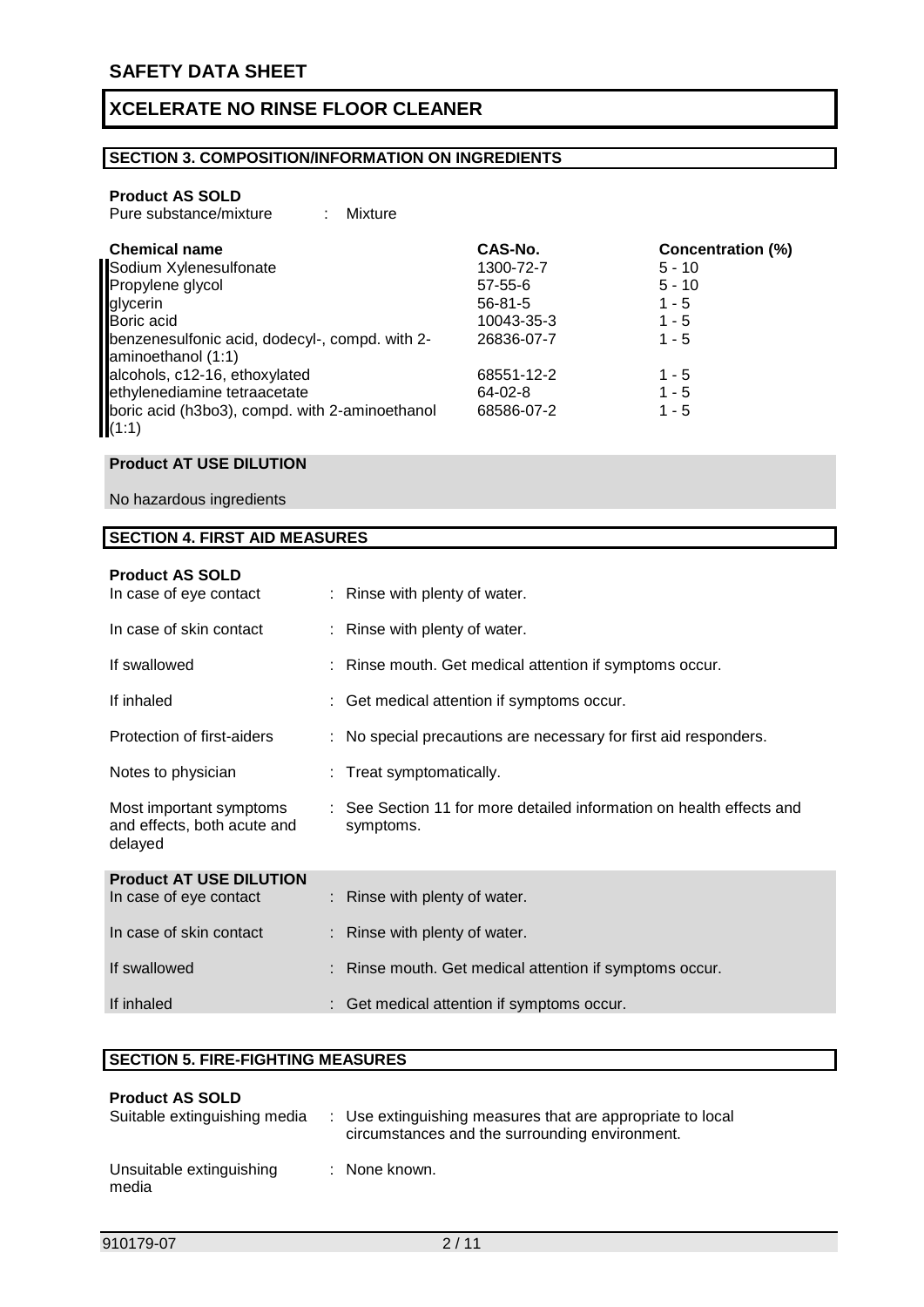| Specific hazards during fire<br>fighting          | : Not flammable or combustible.                                                                                                                                                       |
|---------------------------------------------------|---------------------------------------------------------------------------------------------------------------------------------------------------------------------------------------|
| Hazardous combustion<br>products                  | Decomposition products may include the following materials:<br>Carbon oxides<br>Nitrogen oxides (NOx)<br>Sulfur oxides                                                                |
| Special protective equipment<br>for fire-fighters | : Use personal protective equipment.                                                                                                                                                  |
| Specific extinguishing<br>methods                 | : Fire residues and contaminated fire extinguishing water must be<br>disposed of in accordance with local regulations. In the event of fire<br>and/or explosion do not breathe fumes. |

### **SECTION 6. ACCIDENTAL RELEASE MEASURES**

| <b>Product AS SOLD</b><br>Personal precautions,<br>protective equipment and<br>emergency procedures         | : Ensure clean-up is conducted by trained personnel only. Refer to<br>protective measures listed in sections 7 and 8.                                                                                                                                                                                                                                                                                                       |
|-------------------------------------------------------------------------------------------------------------|-----------------------------------------------------------------------------------------------------------------------------------------------------------------------------------------------------------------------------------------------------------------------------------------------------------------------------------------------------------------------------------------------------------------------------|
| Environmental precautions                                                                                   | : Do not allow contact with soil, surface or ground water.                                                                                                                                                                                                                                                                                                                                                                  |
| Methods and materials for<br>containment and cleaning up                                                    | Stop leak if safe to do so. Contain spillage, and then collect with non-<br>combustible absorbent material, (e.g. sand, earth, diatomaceous<br>earth, vermiculite) and place in container for disposal according to<br>local / national regulations (see section 13). Flush away traces with<br>water. For large spills, dike spilled material or otherwise contain<br>material to ensure runoff does not reach a waterway. |
| <b>Product AT USE DILUTION</b><br>Personal precautions,<br>protective equipment and<br>emergency procedures | : Ensure clean-up is conducted by trained personnel only. Refer to<br>protective measures listed in sections 7 and 8.                                                                                                                                                                                                                                                                                                       |
| <b>Environmental precautions</b>                                                                            | : Do not allow contact with soil, surface or ground water.                                                                                                                                                                                                                                                                                                                                                                  |
| Methods and materials for<br>containment and cleaning up                                                    | Stop leak if safe to do so. Contain spillage, and then collect with non-<br>combustible absorbent material, (e.g. sand, earth, diatomaceous<br>earth, vermiculite) and place in container for disposal according to<br>local / national regulations (see section 13). Flush away traces with<br>water. For large spills, dike spilled material or otherwise contain<br>material to ensure runoff does not reach a waterway. |

## **SECTION 7. HANDLING AND STORAGE**

| <b>Product AS SOLD</b><br>Advice on safe handling         | : Wash hands thoroughly after handling. Do not mix with bleach or other<br>chlorinated products - will cause chlorine gas. |
|-----------------------------------------------------------|----------------------------------------------------------------------------------------------------------------------------|
| Conditions for safe storage                               | : Keep out of reach of children. Store in suitable labeled containers.                                                     |
| Storage temperature                                       | : $5^{\circ}$ C to $35^{\circ}$ C                                                                                          |
| <b>Product AT USE DILUTION</b><br>Advice on safe handling | : Wash hands thoroughly after handling.                                                                                    |
| Conditions for safe storage                               | : Keep out of reach of children. Store in suitable labeled containers.                                                     |
|                                                           |                                                                                                                            |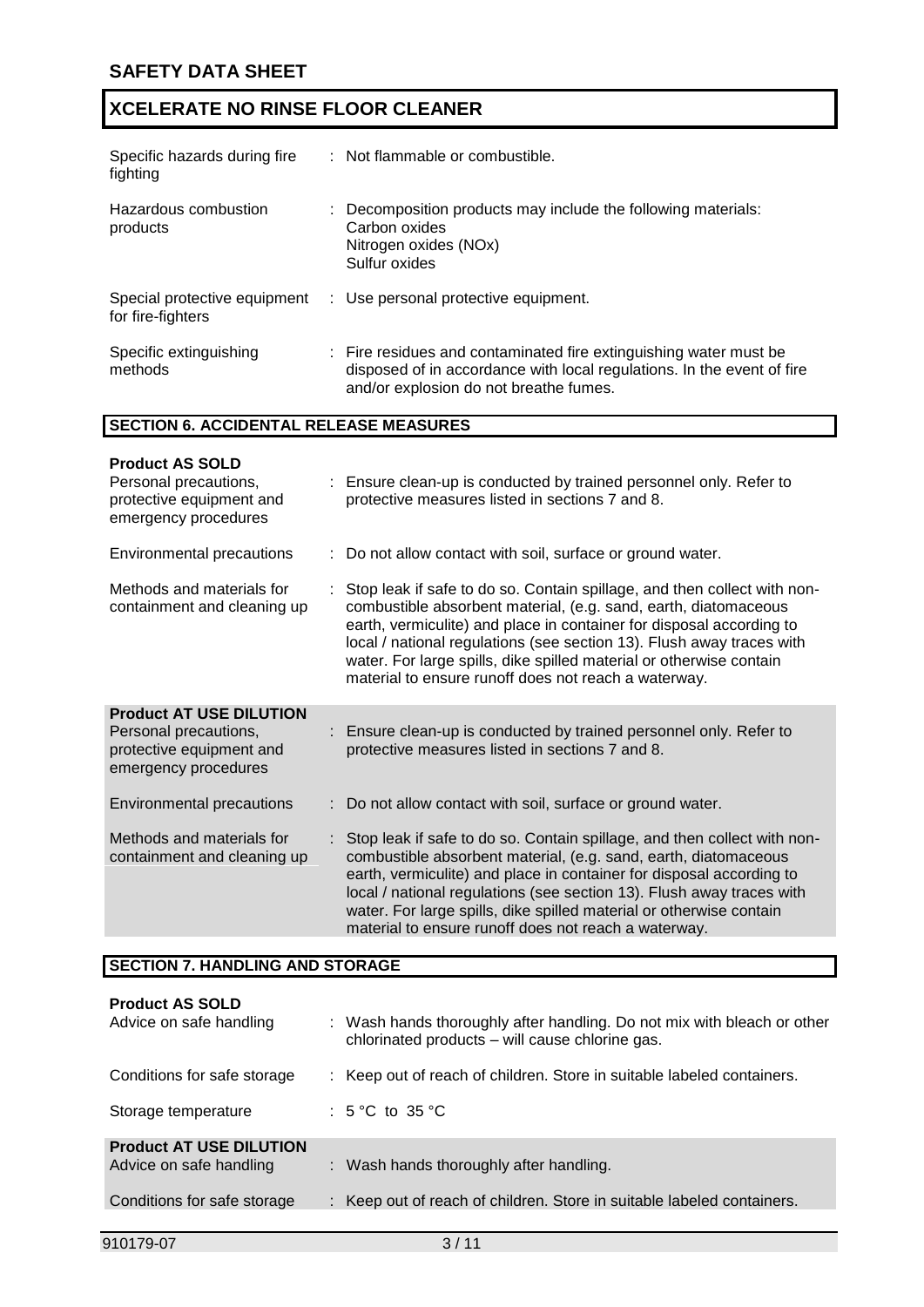### **SECTION 8. EXPOSURE CONTROLS/PERSONAL PROTECTION**

### **Product AS SOLD**

**Ingredients with workplace control parameters**

| Components       | CAS-No.       | Form of<br>exposure                     | Permissible<br>concentration | <b>Basis</b>       |
|------------------|---------------|-----------------------------------------|------------------------------|--------------------|
| Propylene glycol | $57 - 55 - 6$ | <b>TWA</b>                              | 10 $mg/m3$                   | <b>AIHA WEEL</b>   |
| glycerin         | $56 - 81 - 5$ | TWA                                     | $10$ mg/m $3$                | <b>ACGIH</b>       |
|                  |               | <b>TWA</b><br>(respirable)<br>fraction) | $5 \text{ mg/m}$ 3           | OSHA <sub>Z1</sub> |
| Boric acid       | 10043-35-3    | <b>TWA</b><br>(Inhalable)<br>fraction)  | 2 mg/m3 (Borate)             | <b>ACGIH</b>       |
|                  |               | <b>STEL</b><br>(Inhalable)<br>fraction) | 6 mg/m3 (Borate)             | <b>ACGIH</b>       |

| <b>Engineering measures</b>                            | Good general ventilation should be sufficient to control worker<br>exposure to airborne contaminants. |  |  |
|--------------------------------------------------------|-------------------------------------------------------------------------------------------------------|--|--|
| Personal protective equipment                          |                                                                                                       |  |  |
| Eye protection                                         | No special protective equipment required.                                                             |  |  |
| Hand protection                                        | No special protective equipment required.                                                             |  |  |
| Skin protection                                        | No special protective equipment required.                                                             |  |  |
| Respiratory protection                                 | No personal respiratory protective equipment normally required.                                       |  |  |
| Hygiene measures                                       | Handle in accordance with good industrial hygiene and safety<br>practice.                             |  |  |
| <b>Product AT USE DILUTION</b><br>Engineering measures | Good general ventilation should be sufficient to control worker<br>exposure to airborne contaminants. |  |  |
| Personal protective equipment                          |                                                                                                       |  |  |
| Eye protection                                         | No special protective equipment required.                                                             |  |  |
| Hand protection                                        | No special protective equipment required.                                                             |  |  |
| Skin protection                                        | No special protective equipment required.                                                             |  |  |
| Respiratory protection<br>÷                            | No personal respiratory protective equipment normally required.                                       |  |  |
| <b>SECTION 9. PHYSICAL AND CHEMICAL PROPERTIES</b>     |                                                                                                       |  |  |

|            | <b>Product AS SOLD</b> | <b>Product AT USE DILUTION</b> |
|------------|------------------------|--------------------------------|
| Appearance | $:$ liquid             | liquid                         |
| Color      | : green                | light green                    |
| Odor       | : Perfumes, fragrances | Perfumes, fragrances           |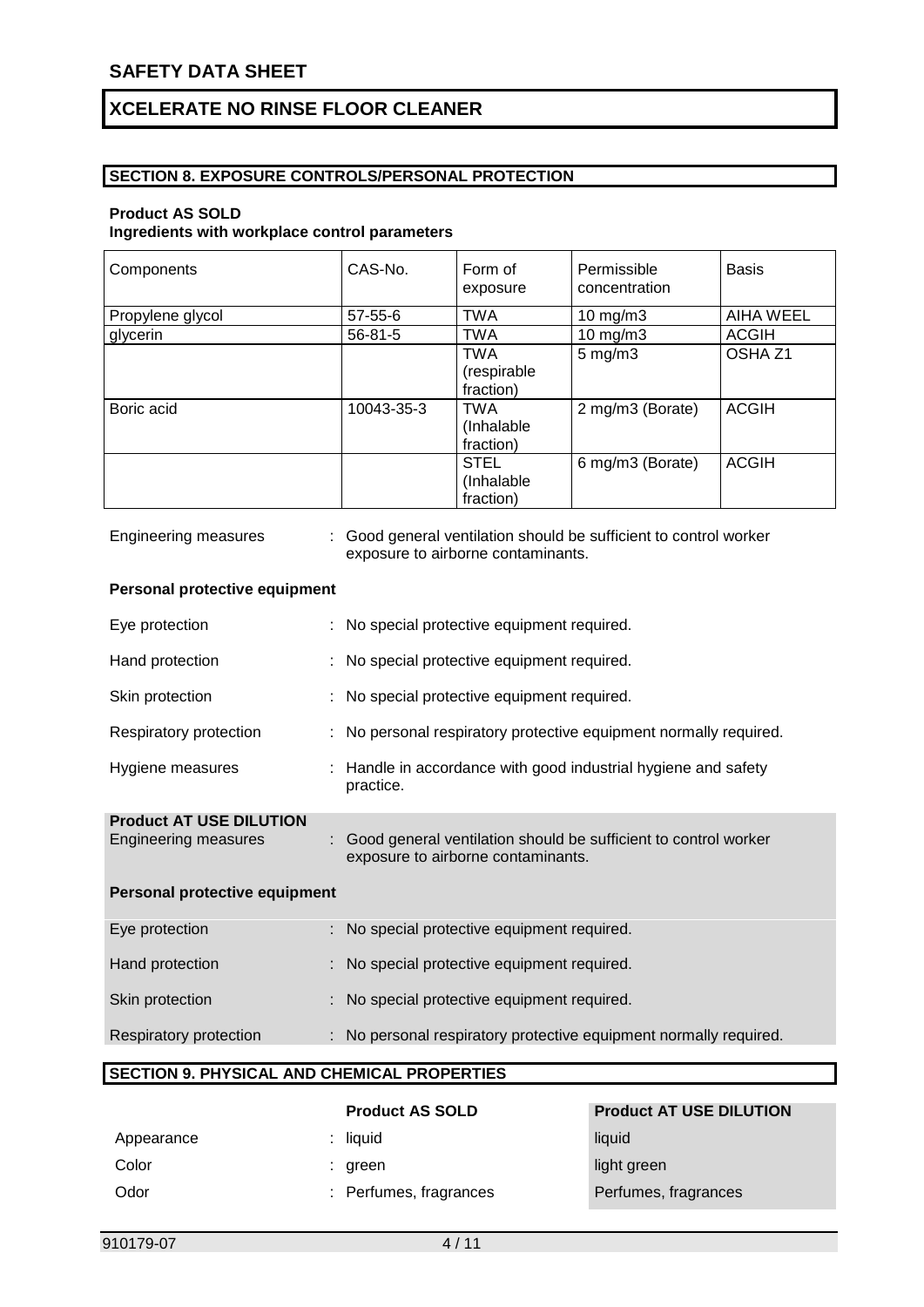| рH                                         | $\therefore$ 6.2 - 7.2, (100 %)              | $6.5 - 7.2$ |
|--------------------------------------------|----------------------------------------------|-------------|
| Flash point                                | Not applicable, Does not sustain combustion. |             |
| <b>Odor Threshold</b>                      | No data available                            |             |
| Melting point/freezing point               | : No data available                          |             |
| Initial boiling point and<br>boiling range | : $> 100 °C$                                 |             |
| Evaporation rate                           | : No data available                          |             |
| Flammability (solid, gas)                  | : No data available                          |             |
| Upper explosion limit                      | : No data available                          |             |
| Lower explosion limit                      | : No data available                          |             |
| Vapor pressure                             | No data available                            |             |
| Relative vapor density                     | No data available                            |             |
| Relative density                           | 1.071                                        |             |
| Water solubility                           | : soluble                                    |             |
| Solubility in other solvents               | : No data available                          |             |
| Partition coefficient: n-<br>octanol/water | No data available                            |             |
| Autoignition temperature                   | : No data available                          |             |
| Thermal decomposition                      | No data available                            |             |
| Viscosity, kinematic                       | No data available                            |             |
| <b>Explosive properties</b>                | No data available                            |             |
| Oxidizing properties                       | No data available                            |             |
| Molecular weight                           | No data available                            |             |
| <b>VOC</b>                                 | No data available                            |             |
|                                            |                                              |             |

## **SECTION 10. STABILITY AND REACTIVITY**

| <b>Product AS SOLD</b><br>Reactivity  | : No dangerous reaction known under conditions of normal use.                                                            |
|---------------------------------------|--------------------------------------------------------------------------------------------------------------------------|
| Chemical stability                    | : Stable under normal conditions.                                                                                        |
| Possibility of hazardous<br>reactions | $\therefore$ Do not mix with bleach or other chlorinated products $-$ will cause<br>chlorine gas.                        |
| Conditions to avoid                   | $\therefore$ None known.                                                                                                 |
| Incompatible materials                | : None known.                                                                                                            |
| Hazardous decomposition<br>products   | : Decomposition products may include the following materials:<br>Carbon oxides<br>Nitrogen oxides (NOx)<br>Sulfur oxides |

## **SECTION 11. TOXICOLOGICAL INFORMATION**

Information on likely routes of : Inhalation, Eye contact, Skin contactexposure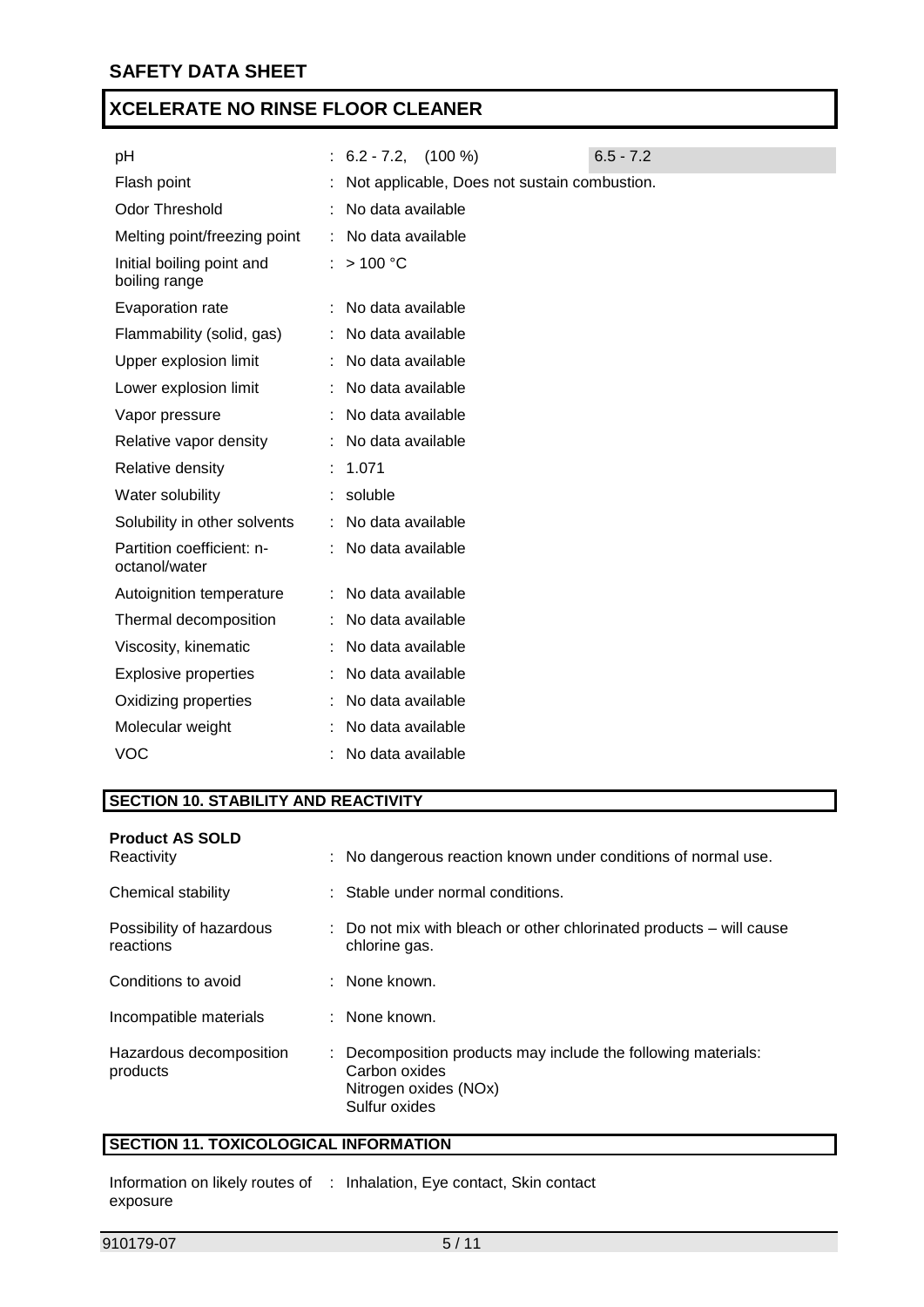### **Potential Health Effects**

| <b>Product AS SOLD</b>         |                                                               |
|--------------------------------|---------------------------------------------------------------|
| Eyes                           | : Causes eye irritation.                                      |
| Skin                           | : Health injuries are not known or expected under normal use. |
| Ingestion                      | : Health injuries are not known or expected under normal use. |
| Inhalation                     | : Health injuries are not known or expected under normal use. |
| <b>Chronic Exposure</b>        | : Health injuries are not known or expected under normal use. |
| <b>Product AT USE DILUTION</b> |                                                               |
| Eyes                           | : Health injuries are not known or expected under normal use. |
| <b>Skin</b>                    | : Health injuries are not known or expected under normal use. |
| Ingestion                      | : Health injuries are not known or expected under normal use. |
| Inhalation                     | : Health injuries are not known or expected under normal use. |
| <b>Chronic Exposure</b>        | : Health injuries are not known or expected under normal use. |

#### **Experience with human exposure**

| <b>Product AS SOLD</b><br>Eye contact | : Redness, Irritation            |
|---------------------------------------|----------------------------------|
| Skin contact                          | : No symptoms known or expected. |
| Ingestion                             | : No symptoms known or expected. |
| Inhalation                            | : No symptoms known or expected. |
| <b>Product AT USE DILUTION</b>        |                                  |
| Eye contact                           | : No symptoms known or expected. |
| Skin contact                          | : No symptoms known or expected. |
| Ingestion                             | : No symptoms known or expected. |
| Inhalation                            | : No symptoms known or expected. |
|                                       |                                  |

### **Toxicity**

| <b>Product AS SOLD</b>    |                                             |
|---------------------------|---------------------------------------------|
| <b>Product</b>            |                                             |
| Acute oral toxicity       | : Acute toxicity estimate : $> 5,000$ mg/kg |
| Acute inhalation toxicity | : No data available                         |
| Acute dermal toxicity     | : No data available                         |
| Skin corrosion/irritation | : Mild skin irritation                      |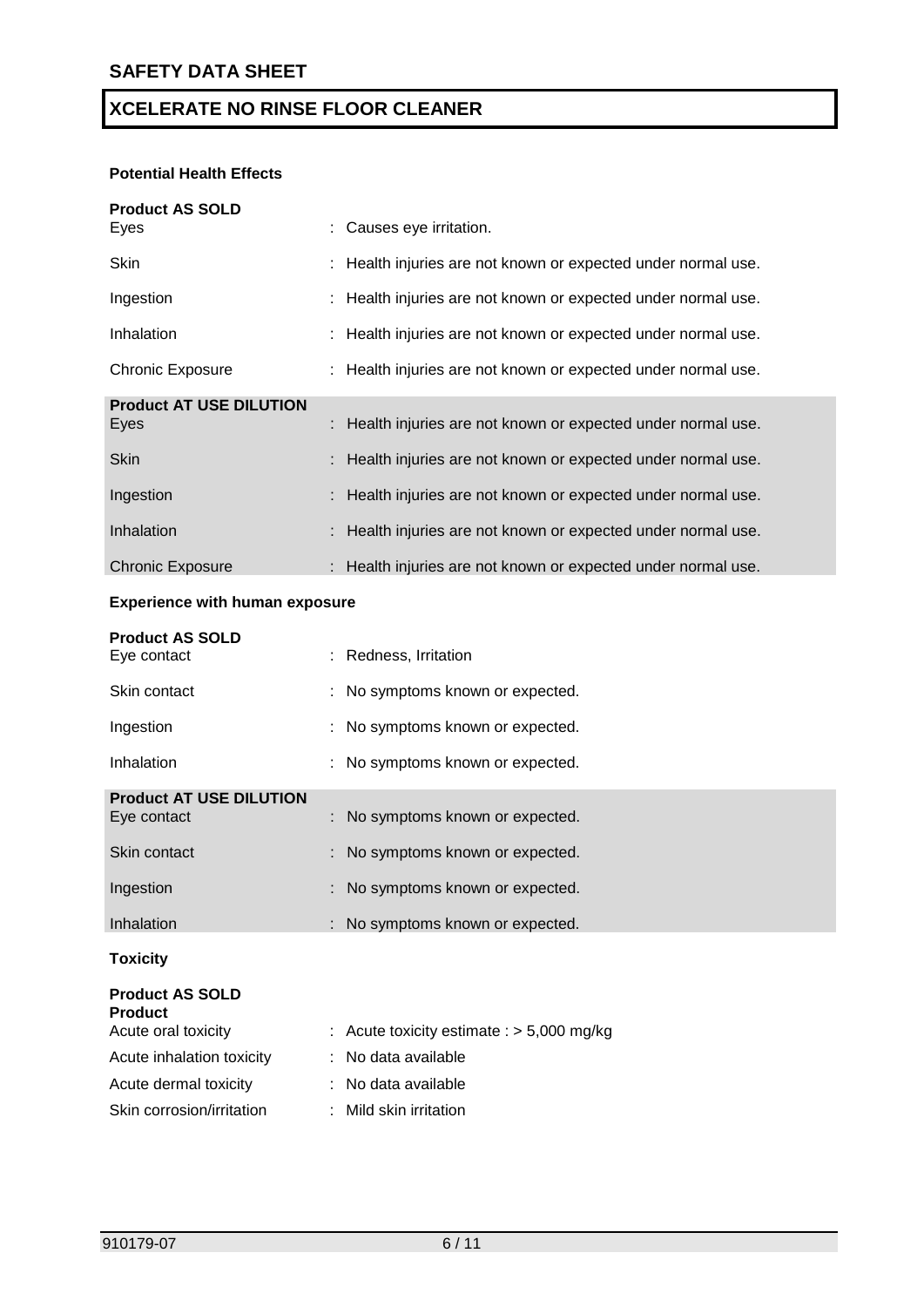| Serious eye damage/eye<br>irritation | : Mild eye irritation                                                          |
|--------------------------------------|--------------------------------------------------------------------------------|
| Respiratory or skin<br>sensitization | Does not cause respiratory sensitization.                                      |
| Carcinogenicity                      | No data available                                                              |
| Reproductive effects                 | No data available                                                              |
| Germ cell mutagenicity               | No data available                                                              |
| Teratogenicity                       | No data available                                                              |
| STOT-single exposure                 | No data available                                                              |
| STOT-repeated exposure               | No data available                                                              |
| Aspiration toxicity                  | No data available                                                              |
| <b>Components</b>                    |                                                                                |
| Acute inhalation toxicity            | : Propylene glycol<br>4 h LC50 Rat: > 158.5 mg/l<br>Test atmosphere: dust/mist |
| <b>Components</b>                    |                                                                                |
| Acute dermal toxicity                | glycerin<br>t.<br>LD50 Rabbit: 23,000 mg/kg                                    |
|                                      | alcohols, c12-16, ethoxylated<br>LD50 Rabbit: $> 2,000$ mg/kg                  |

## **SECTION 12. ECOLOGICAL INFORMATION**

| <b>Product AS SOLD</b><br><b>Ecotoxicity</b>           |    |                                                 |
|--------------------------------------------------------|----|-------------------------------------------------|
| <b>Environmental Effects</b>                           |    | : Harmful to aquatic life.                      |
| <b>Product</b>                                         |    |                                                 |
| Toxicity to fish                                       |    | : 96 h LC50: 55 mg/l                            |
| Toxicity to daphnia and other<br>aquatic invertebrates | t. | No data available                               |
| Toxicity to algae                                      |    | ∶   No data available                           |
| <b>Components</b>                                      |    |                                                 |
| Toxicity to daphnia and other<br>aquatic invertebrates |    | : Propylene glycol<br>48 h EC50: 18,340 mg/l    |
| <b>Components</b>                                      |    |                                                 |
| Toxicity to algae                                      |    | : Sodium Xylenesulfonate<br>96 h EC50: 230 mg/l |
|                                                        |    | Propylene glycol<br>96 h EC50: 19,000 mg/l      |
|                                                        |    |                                                 |

### **Persistence and degradability**

### **Product AS SOLD**

Poorly biodegradable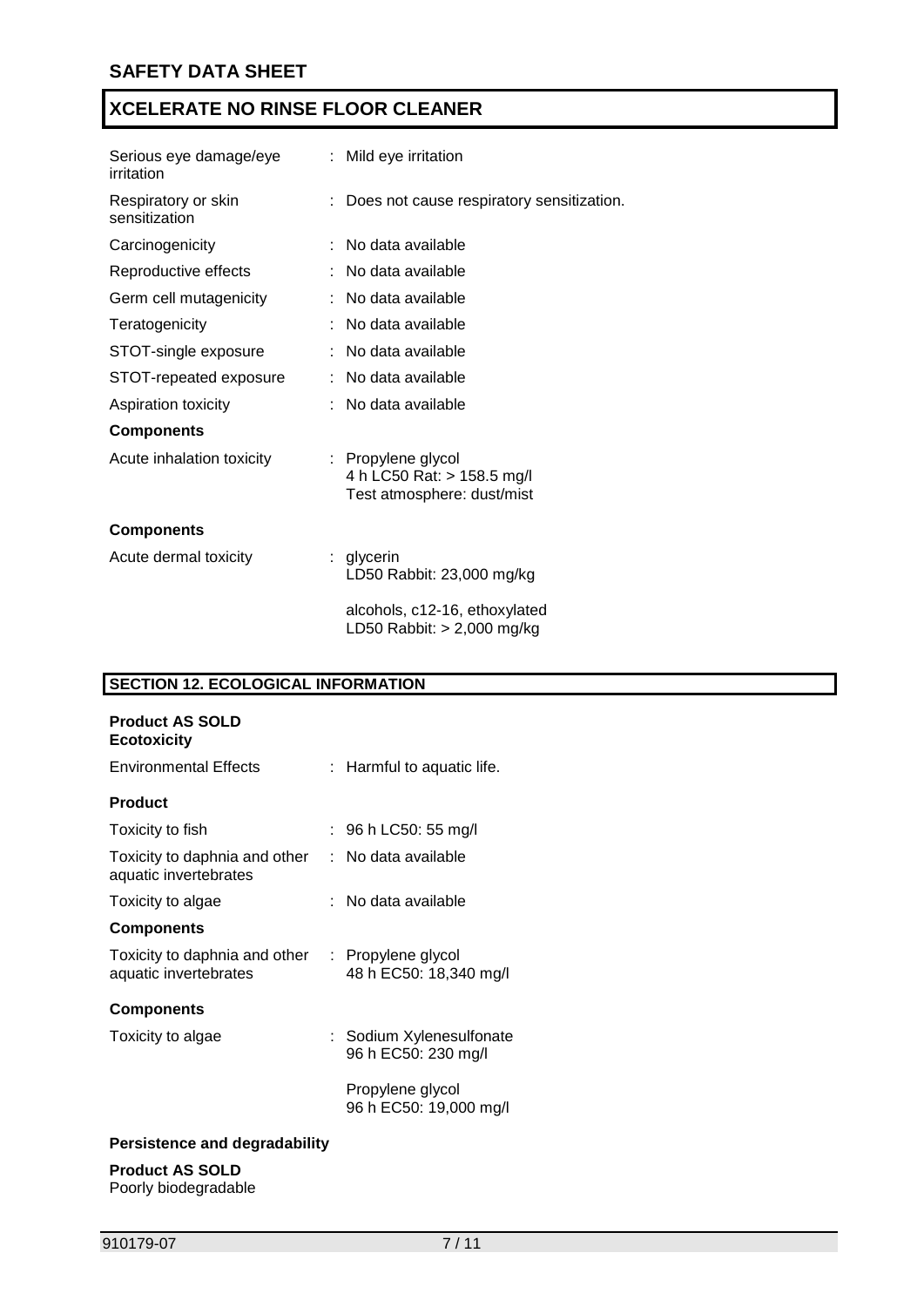#### **Product AT USE DILUTION**

Biodegradable

#### **Bioaccumulative potential**

No data available

#### **Mobility in soil**

No data available

#### **Other adverse effects**

No data available

| <b>SECTION 13. DISPOSAL CONSIDERATIONS</b> |                                                                                                                                                                                                                                                                                                              |  |  |
|--------------------------------------------|--------------------------------------------------------------------------------------------------------------------------------------------------------------------------------------------------------------------------------------------------------------------------------------------------------------|--|--|
|                                            |                                                                                                                                                                                                                                                                                                              |  |  |
| <b>Product AS SOLD</b>                     |                                                                                                                                                                                                                                                                                                              |  |  |
| Disposal methods                           | : Do not contaminate ponds, waterways or ditches with chemical or<br>used container. Where possible recycling is preferred to disposal or<br>incineration. If recycling is not practicable, dispose of in compliance<br>with local regulations. Dispose of wastes in an approved waste<br>disposal facility. |  |  |
| Disposal considerations                    | Dispose of as unused product. Empty containers should be taken to<br>an approved waste handling site for recycling or disposal. Do not re-<br>use empty containers. Dispose of in accordance with local, state, and<br>federal regulations.                                                                  |  |  |
| <b>Product AT USE DILUTION</b>             |                                                                                                                                                                                                                                                                                                              |  |  |
| Disposal methods                           | Do not contaminate ponds, waterways or ditches with chemical or<br>used container. Where possible recycling is preferred to disposal or<br>incineration. If recycling is not practicable, dispose of in compliance<br>with local regulations. Dispose of wastes in an approved waste<br>disposal facility.   |  |  |
| Disposal considerations                    | Dispose of as unused product. Empty containers should be taken to<br>an approved waste handling site for recycling or disposal. Do not re-<br>use empty containers. Dispose of in accordance with local, state, and<br>federal regulations.                                                                  |  |  |

#### **SECTION 14. TRANSPORT INFORMATION**

#### **Product AS SOLD**

The shipper/consignor/sender is responsible to ensure that the packaging, labeling, and markings are in compliance with the selected mode of transport.

#### **Land transport (DOT)**

Not dangerous goods

#### **Sea transport (IMDG/IMO)**

Not dangerous goods

#### **SECTION 15. REGULATORY INFORMATION**

#### **Product AS SOLD**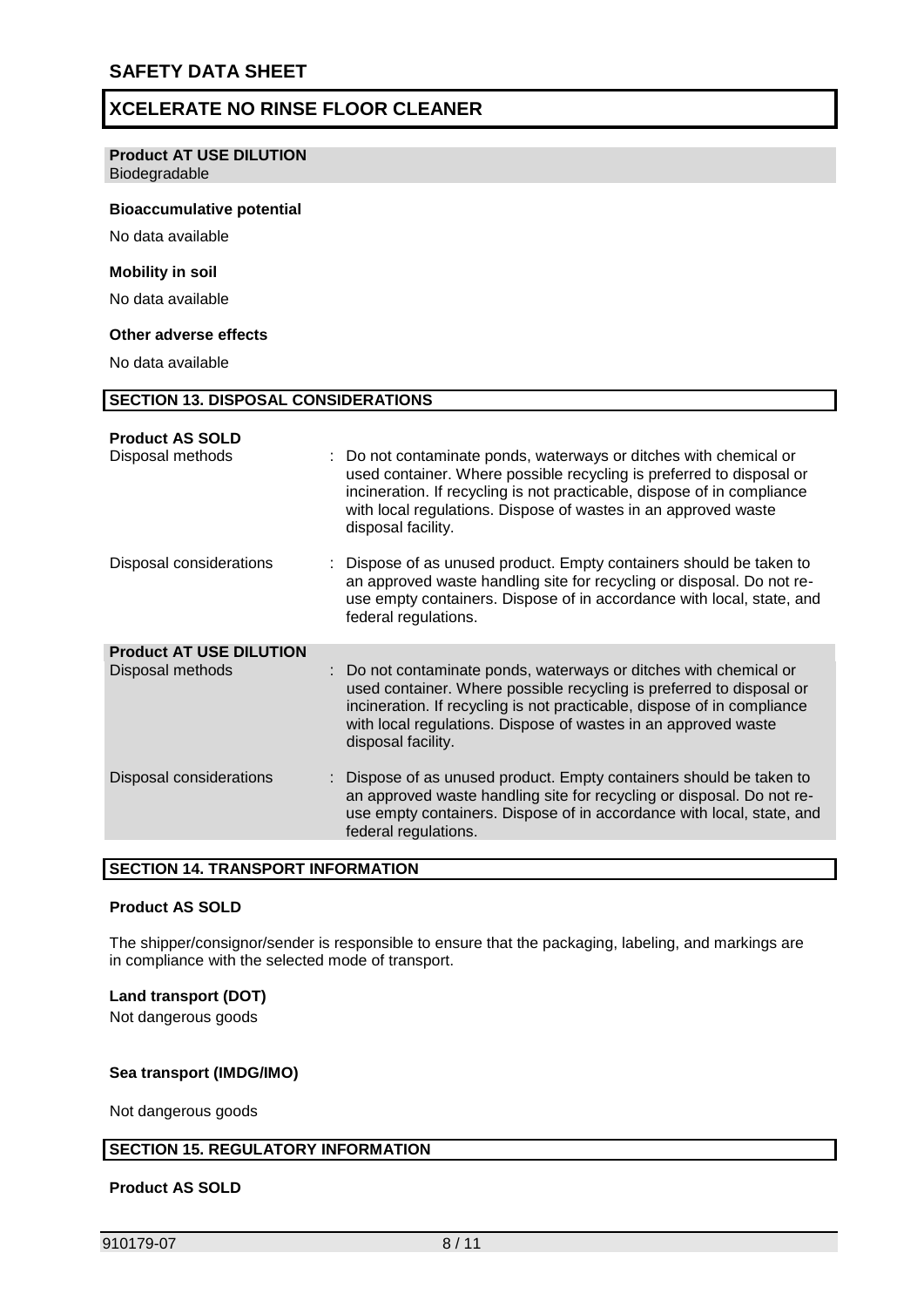#### **EPCRA - Emergency Planning and Community Right-to-Know**

#### **CERCLA Reportable Quantity**

This material does not contain any components with a CERCLA RQ.

#### **SARA 304 Extremely Hazardous Substances Reportable Quantity**

This material does not contain any components with a section 304 EHS RQ.

| SARA 311/312 Hazards | : Serious eye damage or eye irritation                                                                                                                                                    |
|----------------------|-------------------------------------------------------------------------------------------------------------------------------------------------------------------------------------------|
| <b>SARA 302</b>      | : This material does not contain any components with a section 302<br>EHS TPQ.                                                                                                            |
| <b>SARA 313</b>      | : This material does not contain any chemical components with known<br>CAS numbers that exceed the threshold (De Minimis) reporting levels<br>established by SARA Title III, Section 313. |

#### **California Prop. 65**

This product does not contain any chemicals known to the State of California to cause cancer, birth, or any other reproductive defects.

#### **California Cleaning Product Right to Know Act of 2017 (SB 258)**

| This regulation applies to this product. |               |                       |                |  |
|------------------------------------------|---------------|-----------------------|----------------|--|
| <b>Chemical Name</b>                     | CAS-No.       | Function              | List(s)        |  |
| water                                    | 7732-18-5     | <b>Diluent</b>        | Not Applicable |  |
| Sodium Xylenesulfonate                   | 1300-72-7     | Stabilizer            | Not Applicable |  |
| Propylene glycol                         | $57 - 55 - 6$ | Solvent               | 12             |  |
| glycerin                                 | $56 - 81 - 5$ | <b>Cleaning Agent</b> | Not Applicable |  |
| Boric acid                               | 10043-35-3    | Stabilizer            | $\overline{2}$ |  |
| benzenesulfonic acid, dodecyl-,          | 26836-07-7    | <b>Cleaning Agent</b> | Not Applicable |  |
| compd. with 2-aminoethanol (1:1)         |               |                       |                |  |
| alcohols, c12-16, ethoxylated            | 68551-12-2    | <b>Cleaning Agent</b> | Not Applicable |  |
| ethylenediamine tetraacetate             | 64-02-8       | <b>Cleaning Agent</b> | Not Applicable |  |
| boric acid (h3bo3), compd. with 2-       | 68586-07-2    | Stabilizer            | Not Applicable |  |
| aminoethanol (1:1)                       |               |                       |                |  |
| <b>Nonionic Surfactant</b>               | Withheld      | <b>Cleaning Agent</b> | Not Applicable |  |
| Substituted fatty acid alkyated salt     | Withheld      | <b>Cleaning Agent</b> | Not Applicable |  |
| Siloxane compound                        | Withheld      | <b>Cleaning Agent</b> | Not Applicable |  |
| Siloxane compound                        | Withheld      | <b>Cleaning Agent</b> | Not Applicable |  |
| Fragrance Ingredient(s)                  | Not Available | Fragrance             | Not Applicable |  |
| Enzyme                                   | Withheld      | <b>Cleaning Agent</b> | Not Applicable |  |
| Colorant                                 | Withheld      | Dye                   | Not Applicable |  |
| Colorant                                 | Withheld      | Dye                   | Not Applicable |  |

\*refer to ecolab.com/sds for electronic links to designated lists

#### **The ingredients of this product are reported in the following inventories:**

#### **United States TSCA Inventory** :

All substances listed as active on the TSCA inventory

#### **Canadian Domestic Substances List (DSL)** :

This product contains one or several components listed in the Canadian NDSL.

#### **Australia Inventory of Chemical Substances (AICS)** :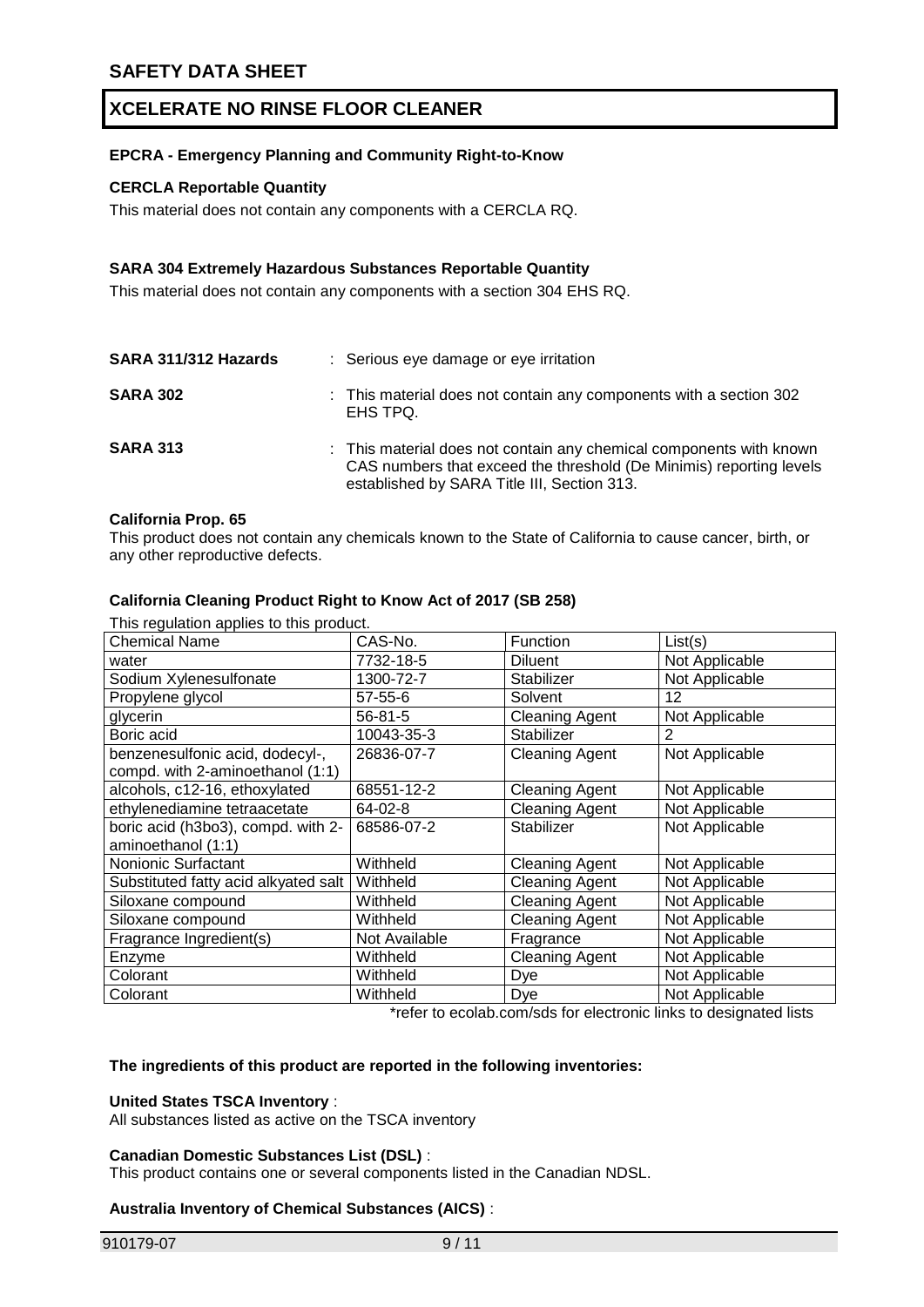#### not determined

**New Zealand. Inventory of Chemical Substances** : not determined

**Japan. ENCS - Existing and New Chemical Substances Inventory** : not determined

**Korea. Korean Existing Chemicals Inventory (KECI)** : On the inventory, or in compliance with the inventory

**Philippines Inventory of Chemicals and Chemical Substances (PICCS)** : not determined

**China. Inventory of Existing Chemical Substances in China (IECSC)** : On the inventory, or in compliance with the inventory

**Taiwan Chemical Substance Inventory (TCSI)** : not determined

#### **SECTION 16. OTHER INFORMATION**



#### **NFPA: HMIS III:**



**0**

**0**

**0**

2 = Moderate, 3 = High

4 = Extreme, \* = Chronic



Prepared by : Regulatory Affairs